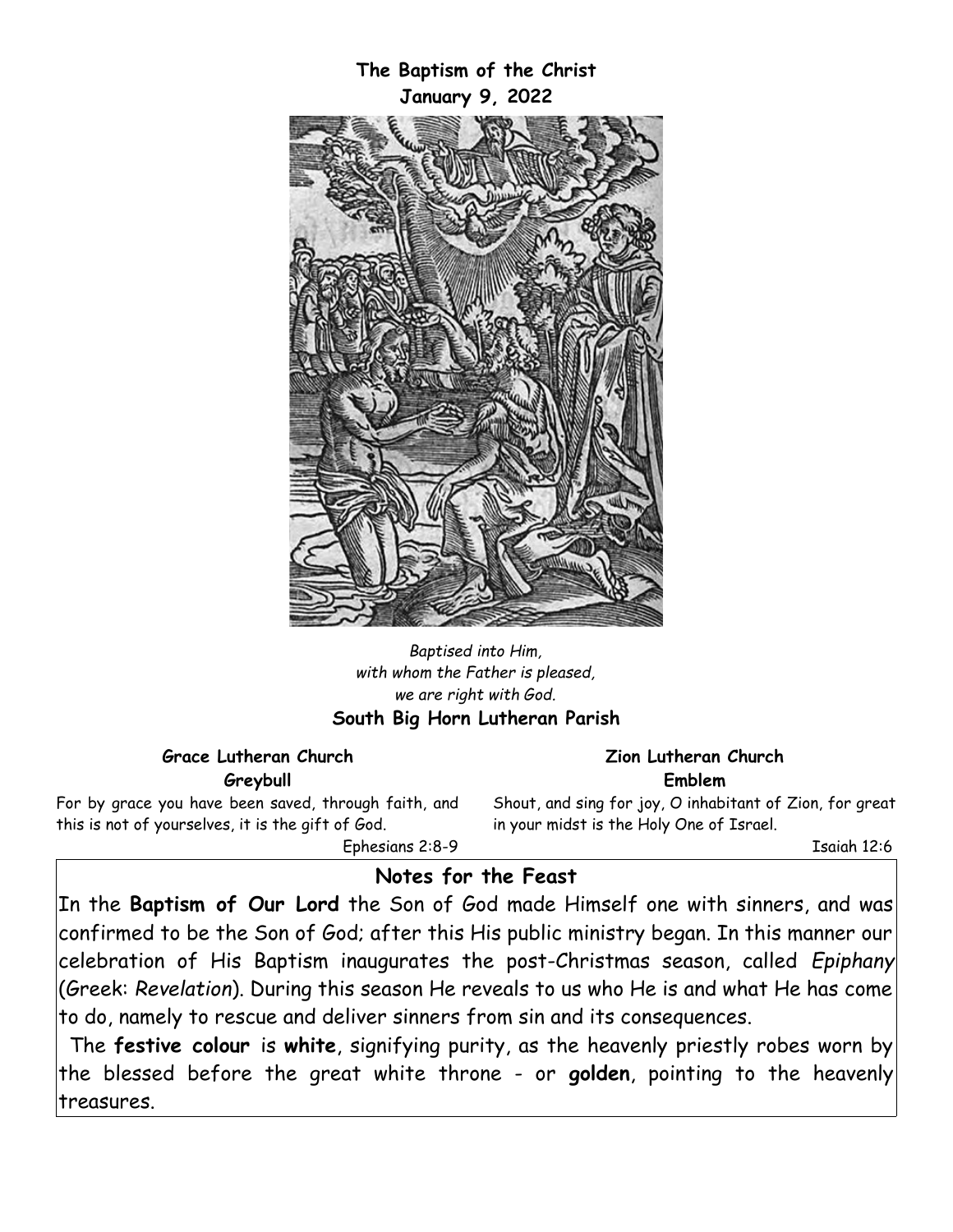# **Today:**

Festive Order of Holy Communion, LSB p. 151, with the *Nicene Creed* Hymns: 401 – 405 – 389/594/598 -389:7

### **About Holy Communion**

In the Sacrament we are made one with the risen Christ, and with each other. According to Holy Scripture, oneness in faith and confession is a precondition for such unity. As such, only Christians who share our faith and confession, and who therefore belong to congregations in the fellowship of the Lutheran Church-Missouri Synod, will commune in our church. **Visitors wishing to receive the sacrament** - please speak with Pastor prior to the service. We ask that our guests be respectful of our faith. **We sincerely welcome our visitors**; we assure you that we uphold this practice *also* out of concern for *your* spiritual welfare, and that our Pastor would love to study Scripture with you and help you embrace the full counsel of God, so that we can celebrate the Sacrament in a manner pleasing to God and beneficial for us all.

### **Just so we do not forget:**

*What benefits does Baptism give?*

It works forgiveness of sins, rescues from death and the devil and gives eternal salvation to all who believe this, as the words and promises of God declare.

# *Which are these words and promises of God?*

Christ our Lord says in the last chapter of Mark: "Whoever believes and is baptised will be saved, but whoever does not believe will be condemned". *Of the Small Catechism*

# **This we believe** *– from the Confessions of our Church*

Christ is not man alone, but God and man in one undivided person. Therefore, He was hardly subject to the Law (because He is the Lord of the Law), just as He did not have to suffer and die for His own sake. For this reason, then, His obedience (not only in His suffering and dying, but also because He was voluntarily made under the Law in our place and fulfilled the Law by this obedience) is credited to us for righteousness. So, because of this complete obedience, which He rendered to His heavenly Father for us by doing and suffering and in living and dying, God forgives our sins and regards us as godly and righteous, and eternally saves us.

*Of the Formula Concord,* the *Solid Declaration*

**Pastor Tinglund shall be gone** for a Circuit Pastors' meeting Tuesday, January 11. Messages can be left at cell phone 605-228-9216.

**Pastor Tinglund shall be gone** for vacation Thursday, January 13, through Friday, January 21. Messages can be left at cell phone 605-228-9216. Should a need for immediate Pastoral assistance arise, feel free to call Pastor Korb of Worland at 307- 388-4044.